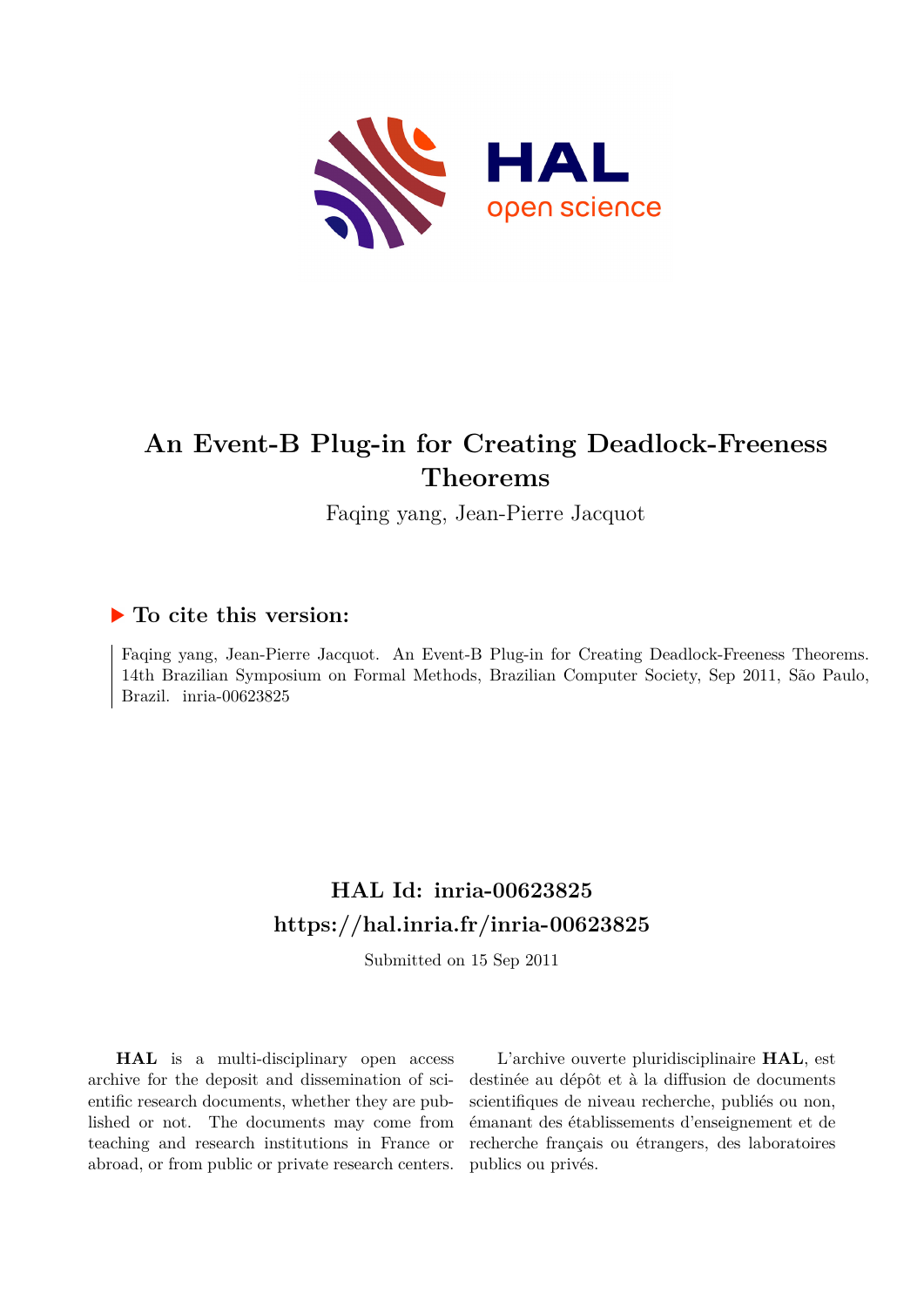# An Event-B Plug-in for Creating Deadlock-Freeness Theorems

Faqing Yang and Jean-Pierre Jacquot

LORIA – DEDALE Team – Nancy Université Vandoeuvre-Lès-Nancy, France {firstname.lastname}@loria.fr

Abstract. This paper presents DFT-generator, a small tool to generate Deadlock-Freeness Theorems (DFT) in Event-B specifications. Event-B, a companion to the B-method, allows specifiers to model systems and environments with the help states, invariants, and events. Events are guarded generalized substitutions which are fired non-deterministically. Assessing temporal properties such as termination or as non-blocking cycle is then a necessity. To overcome the lack of deadlock checking in the core of Event-B and of its supporting environment, Rodin, we have developed a practical little tool which generates the necessary theorems to prove that a model is free of deadlocks. We explain what are the deadlock theorems, why we need a tool to help generating the theorems, what problems were encountered during development. We conclude on a quick comparison with model-checking.

# 1 Introduction

Event-B [8,2] is an evolution of the classic B method [1]. It has been designed for modeling complex systems such as concurrent, reactive systems, or complex algorithms. Event-B is based on three principles:

- the model's base is a state: a mapping from name to values constrained by an invariant. Values are any set-theoretic construct based on integers, symbols, sets (including powersets and cartesian products) or relations (including functions), the invariant is a first-order logic formula on the values.
- events describe atomic evolution of the state. An event is a guarded substitution on the state; it can be triggered any time its guard is true; the choice of the event to trigger when several are enabled is non-deterministic.
- the development of the model is made through formal refinements. A refinement can either reify an element of the state, introduce new events, or both.

Event-B, like B, has been designed with a strong notion of "correctness" in mind. A model is correct if three conditions are met: (1) an actual initial state can be set-up, (2) each event maintains the invariant, and (3) each refinement maintains the abstract invariant as well as the concrete invariant. These conditions can be expressed in terms of proof obligations that can be generated by the support tools [9] and can be discharged by theorem-provers.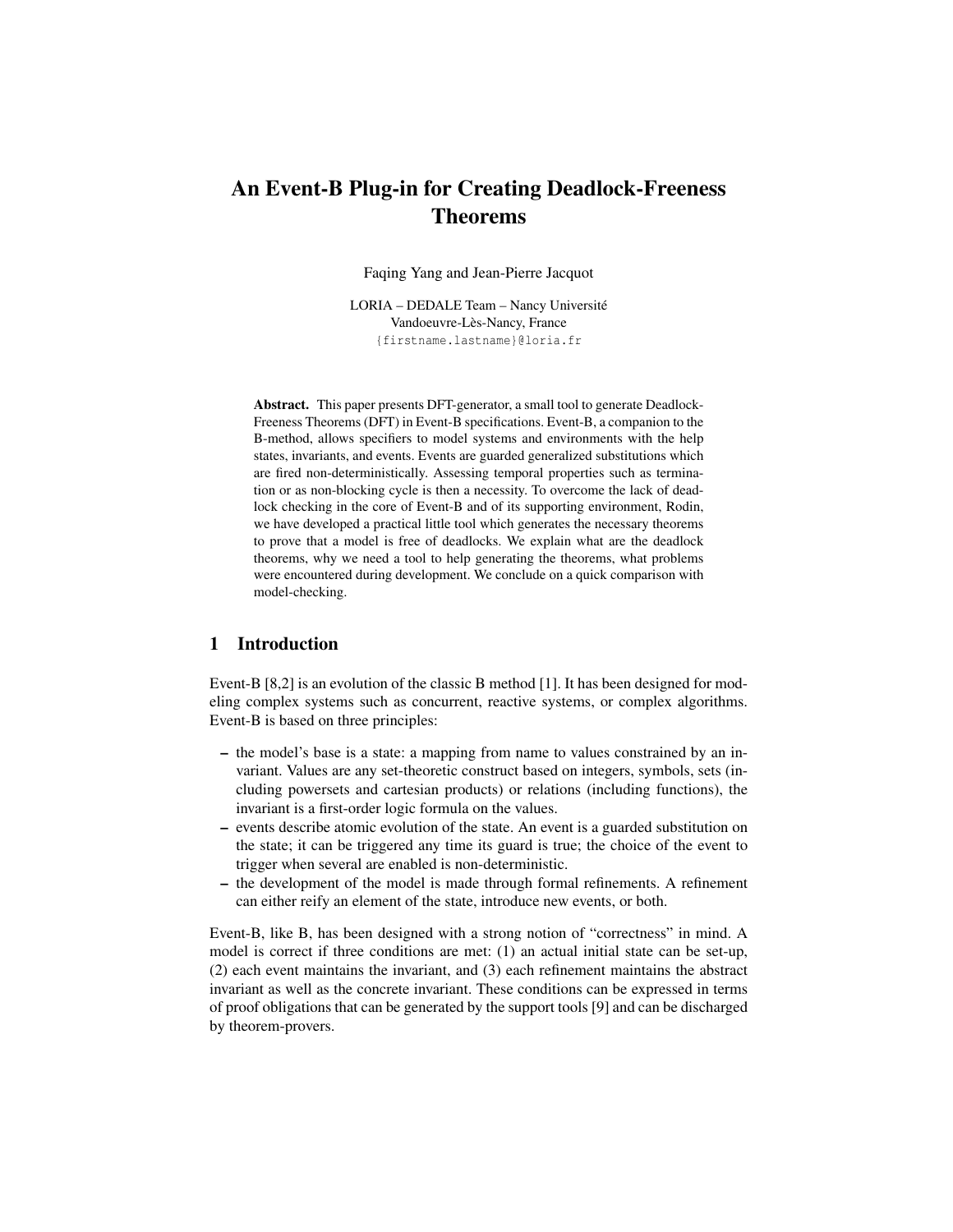Using B or Event-B, it is then possible to develop a system which can be proved "correct," i.e, a system whose implementation is guaranteed to maintain the invariant stated at the most abstract level of its specification.

From an operational point of view, a computation modeled in Event-B is started by firing the *INITIALISATION* event; it halts when no event has its guard true. There are two opposing situations related to the halting problem. In the first, we want the system to reach a terminal state. Then, we must prove that the computation will halt. Event-B provides a notion of *variant* which is associated to proof obligations and can be used to prove the termination. In the second, we expect the system to cycle endlessly. We must then prove that the computation will not halt. Event-B does not provide us with constructs or proof obligations for this property.

Deadlock-freeness is not well integrated into the Event-B framework. As many other temporal properties, we can use "tricks." For deadlock-freeness, we build the disjunction of the guards of all events other than *INITIALISATION* and we prove it is a theorem. So, we can be sure that one event at least can always been fired.

There exists other techniques which do the same work, like:

- Animation with an interactive tool such as Brama<sup>1</sup> allows one to observe the occurrence of deadlocks.
- Modeling checking with a tool like ProB [6] allows one to check for (absence of) deadlocks in a finite space and partial transitions.

These techniques can help us to find a deadlock, but can't prove that the system is free of deadlocks. On the other hand, using theorem proving techniques on some theorems which express deadlock-freeness, we can formally assess that the system is actually free of deadlocks. In this paper, we present a little plug-in DFT-generator to create the deadlock-freeness theorems for Rodin platform<sup>2</sup>. It is useful:

- for helping to specify systems that must be free of deadlocks,
- for helping to get large scale Event-B specifications correct, in particular by replacing the error-prone manual writing of ad-hoc formulae,
- for identifying missing properties or invariants in the specification.

# 2 Deadlock-Freeness in Event-B Language

#### 2.1 Deadlock-Freeness of Systems

Given a model [2] with carrier sets *s*, constants *c*, axioms  $A(s, c)$ , variables *v*, and invariants  $I(s, c, v)$ , the deadlock-freeness theorem states that one of the guards  $G_1(s, c, v)$ , ... ,  $G_m(s, c, v)$  of the events, exception *INITIALISATION*, is always true. The expression is the following:

 $A(s, c) \wedge I(s, c, v)$  )  $\Rightarrow$  G1(s, c, v)  $\vee$  ...  $\vee$  Gm(s, c, v)

<sup>1</sup> http://www.brama.fr

<sup>2</sup> http://sourceforge.net/projects/rodin-b-sharp/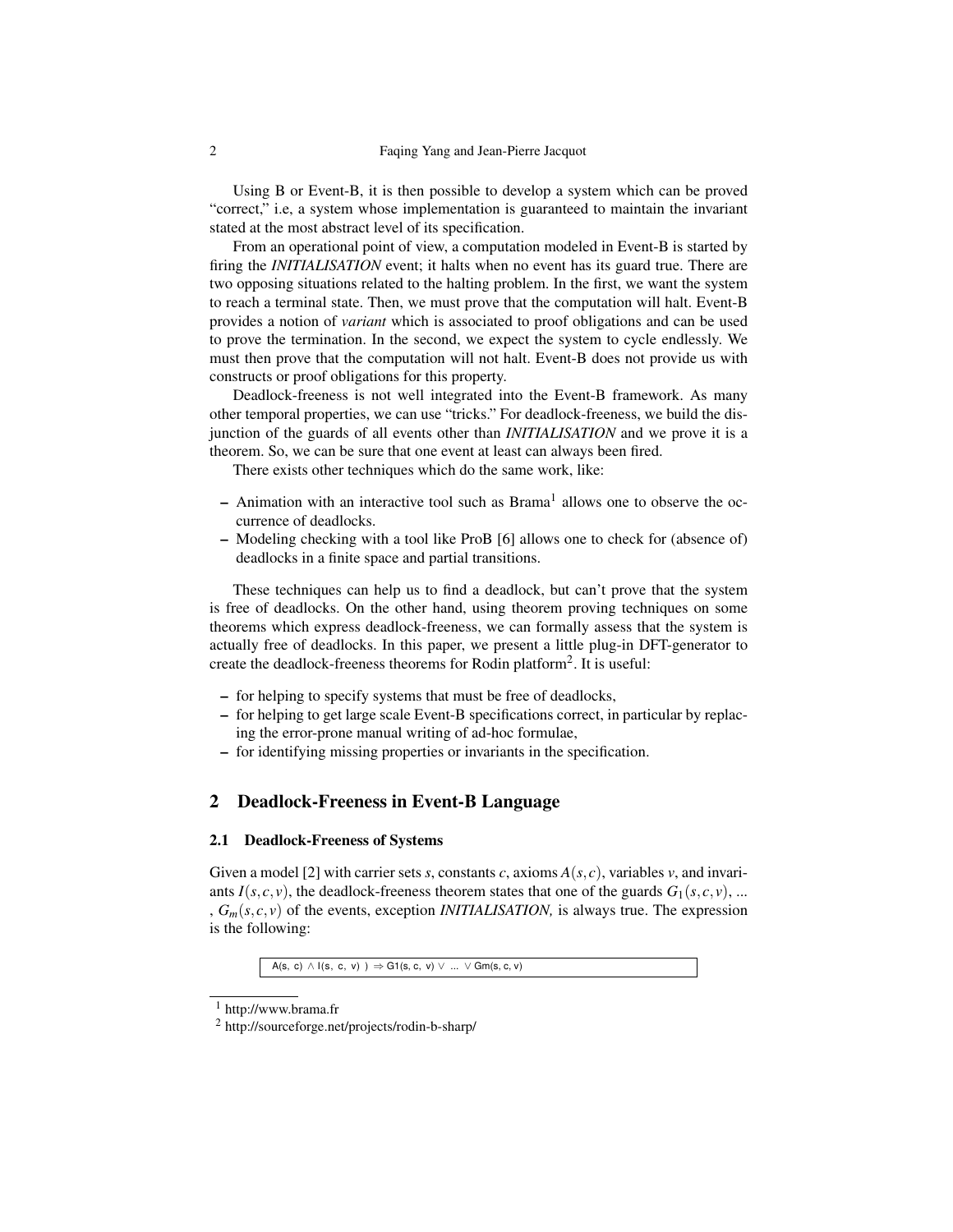In the Rodin platform, the provers can automatically reference the axioms  $A(s, c)$ and invariants  $I(s, c, v)$ , so the form of deadlock-freeness theorem can be simplify to

 $G1(s, c, v) \vee ... \vee Gm(s, c, v)$ 

Note that there is only one general deadlock-freeness theorem for a given model.

#### 2.2 Deadlock-Freeness of Subset of Events

Some systems may be structured in such a way that some events are always enabled. For instance, an automated vehicle may allow its users to issue commands at any time, this would be modeled as an event with a guard which is always enabled. So, the general deadlock-freeness theorem stated above is vacuously true. But, for the model to be admissible, the part which specify the control of the vehicle must free from deadlocks. So it is important to provide specifiers a way to express the deadlock-freeness theorem of the subset of events. This can be easily done with a small user-interface. The theorem itself has the same form as the DFT for the system.

It can be noted that several partial deadlock-freeness theorems can be generated for the same model.

# 3 Rationale for a Plug-in

The deadlock-freeness theorems presented in Sect. 2 can be written manually for a small Event-B specification, however, this becomes soon unpractical as the size of the specification grows. Let us consider the specification which prompted this work.

The specification in [5] proposes an Event-B model of a control algorithm for automated vehicles moving in a platoon. The aim of the work was to prove that a known algorithm based on multi-agent system modeling [3,4] was safe, *i.e.,* vehicles never collide. The safety property was modeled as an invariant and all proof-obligations where discharged. So the specification was though to be "correct," yet, some simulations lead to collisions. Deadlocks between events were discovered to be the cause of the problem. So, we needed to find the source of the deadlocks, and failures in the proofs of deadlockfreeness theorems are a good way to approach it, and then, to modify the model so that it could be proven free from deadlocks.

The specification is a simplified model in 1-Dimension (vehicles moving on a "rail"). It consists in four refinements; the last one contains 15 events, excluding *INITIALISA-TION.* Table 1 gives some figures showing the evolution of the sizes:

A correction at the level of *platoon\_2* allowed us to discharge the DFT and to produce a safe model.

Two points should be noted. The size of the theorem is roughly twice the sum of the guards of the events. So, it grows as fast as the specification does and it counts quickly several tens of lines. Deadlock-freeness is not a monotonous property with respect to refinement: it should be established for each refinement.

Automating the generation of the theorems is needed for several reasons: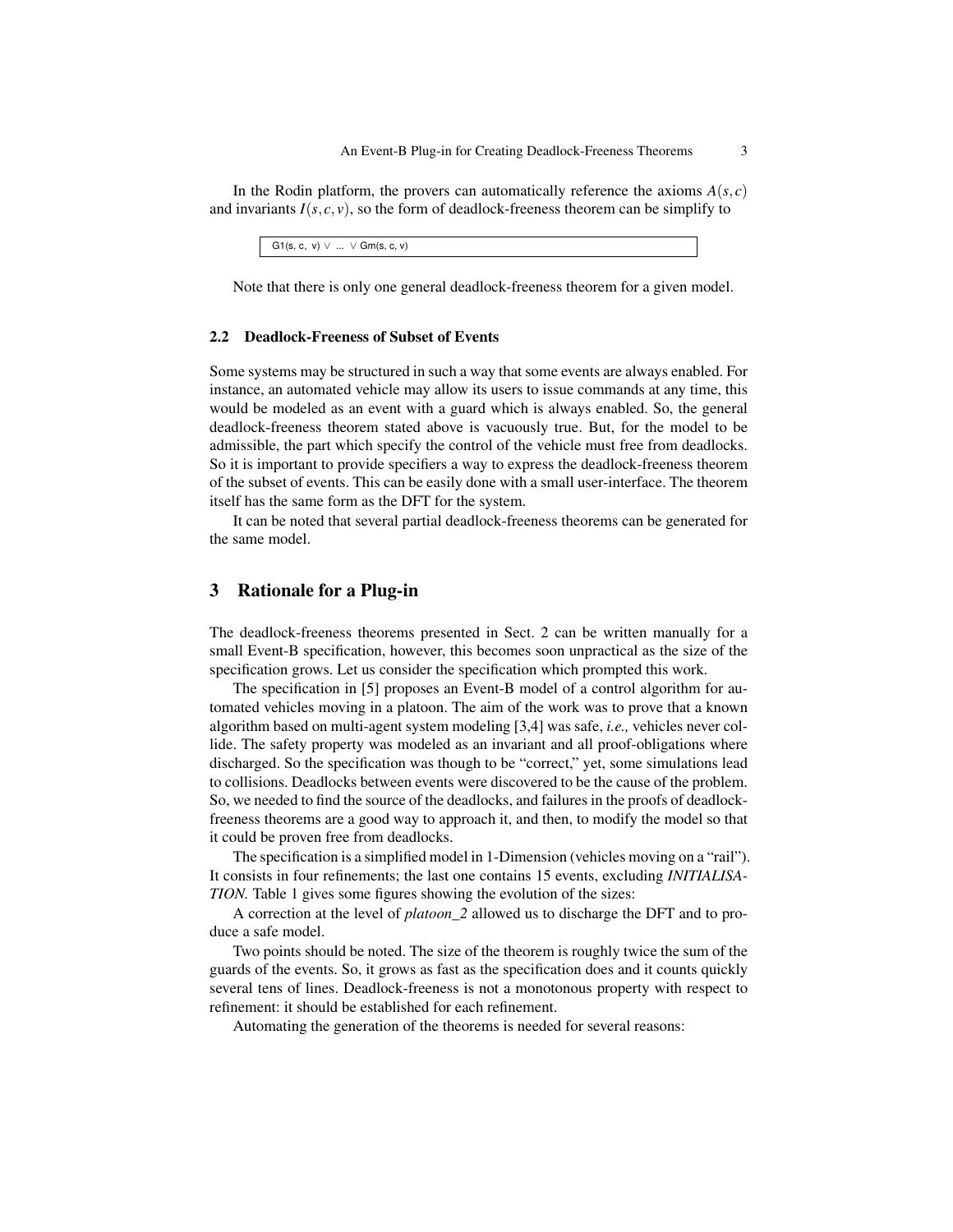| Machine              | Events | Guards | DFT lines    | Proofs of DFT | <b>Animation Behavior</b> |
|----------------------|--------|--------|--------------|---------------|---------------------------|
| platoon              |        |        | <sub>b</sub> | discharged    | normal                    |
| platoon_1            |        | 8      | 16           | discharged    | normal                    |
| platoon <sub>2</sub> |        | 34     | 54           | No            | deadlock                  |
| platoon $3\ 0$       | 9      | 42     | 68           | No            | deadlock                  |
| platoon $4\,0$       | 15     | 79     | 121          | No            | deadlock                  |

Table 1. 1D initial platooning model

- using "copy and paste" procedures is highly non trustable. The probability to introduce an error is high and the length of the formula makes spotting errors hard,
- any modification of the model requires a modification of the theorems. In particular, it should be easy to re-generate the formulae while correcting the model.
- manually generating the theorems is not intellectually challenging (it is boring in fact) and takes a lot of useful time.

The core of the generation is a syntactic manipulation of the model: extracting the guards, gluing them together in a single formula, and inserting it in the specification. Programming tools and techniques to cover such tasks are well known.

A small user-interface should be build for selecting subset of events in the case of partial deadlock-freeness generation. This relies also on standard technologies.

### 4 Development

Event-B is supported by Rodin, an open-source platform implemented in the Eclipse framework. Rodin supports the development of extension plug-ins and we have chosen to implement our tool, DFT-generator, as such.

DFT-generator is implemented in Java within the Eclipse Plug-in Development Environment. It uses the version of the programming interface provided by Rodin version 2. It is installed as a single component without dependencies from other external components.

The deadlock-freeness theorems are implemented as part of the machine invariant and flagged as "theorem." A label is generated for each theorem. It is used later to reference the formulae in the re-generation process.

While the sub-formulae of DFT are a simple conjugation of event guards, the construction of the formula requires a careful treatment of names. Existential quantifiers must be introduced for each parameters of events. Since Rodin version 2.0, it begins to support the use of the same identifier for quantified variables in different part of formulae, the development is simplified.

The development of the plug-in raised three issues. The first is the user-interface. We have kept it to a minimum: a pane on which users select first the type of generation (system DFT, partial DFT, re-generation) and, for partial DFT, the list of events to be selected. The second issue dealt with keeping memory of which events are used in a partial DFT. The initial idea to let the user erase old partial DFT and generate them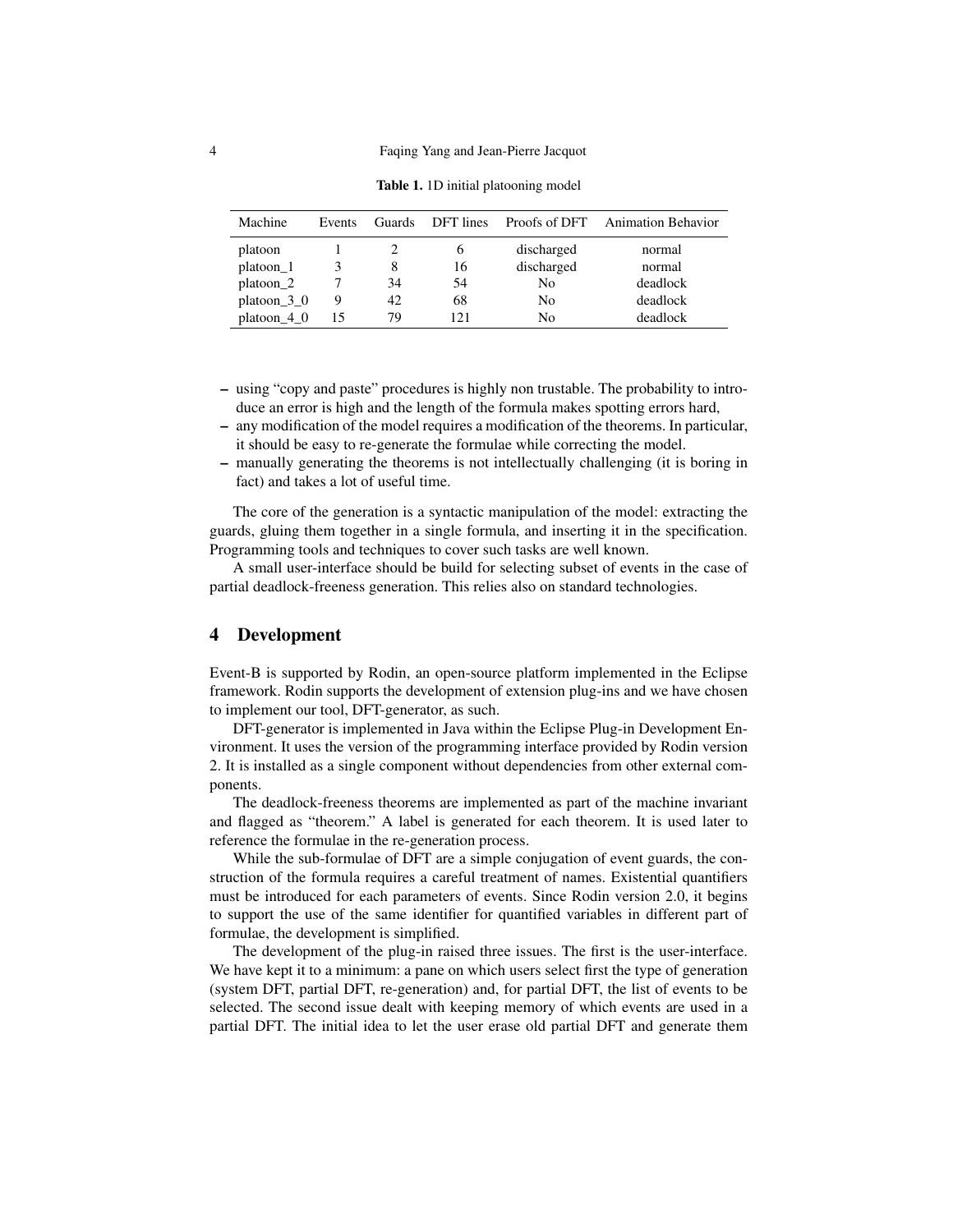again does not work well. Actually, it defeats the goal of the plug-in to make proving deadlock-freeness as easy as possible. Events used for the re-generation are stored in the form of a comment on the theorem. Although this implementation requires a little extra-programming to extract the list of events, it has the advantage to work without any extension to Rodin database.

The last issue concerns the choice of using Event-B machine file to generate the theorems: unchecked machine file or statically checked machine file. When a machine is edited and saved, three tools (the Static Checker, the Proof Obligation Generator and the Auto-Prover) are called automatically for this edited machine and the following refinements. It can take a certain time. Modifying a early refinement becomes more time-consuming for the whole project building as the specification's length increases, many user's time would be wasted waiting. To overcome this, a "fast generation" version of the plug-in using unchecked machine file is provided for users. The limitations of the fast version is that no "extended" event is present in the specification because it becomes very difficult to access to the guards of the events which are declared "extended." A small advantage of the fast version is that the typesetting of the formula is exactly kept as users entered it . Since the guards of events become easily accessible after the full static check, a normal version of the plug-in using statically checked machine file is provided for users without the limitations of specification. We suggest to apply the normal version of the plug-in beginning the most abstract Event-B machine in the early development stage.

# 5 Applications of DFT-generator

A more realistic model of the platooning algorithm in 2-Dimension served as a test-bed for the DFT-generator. The specification has the same basic structure (four refinements) but contains much more events. Table 2 gives some figures about the generation:

| Machine              | Events | Guards | <b>DFT</b> lines |
|----------------------|--------|--------|------------------|
| platoon              |        |        | 19               |
| platoon 1            | 3      | 10     | 28               |
| platoon <sub>2</sub> | 19     | 184    | 249              |
| platoon $3\,0$       | 21     | 177    | 264              |
| platoon 4 0          | 39     | 354    | 637              |

Table 2. 2D platooning model

Thanks to Rodin, which is able to manage large formulae and specification, the generation goes without any difficulty. Discharging the proof obligations of DFT is of course the biggest time-consuming activity.